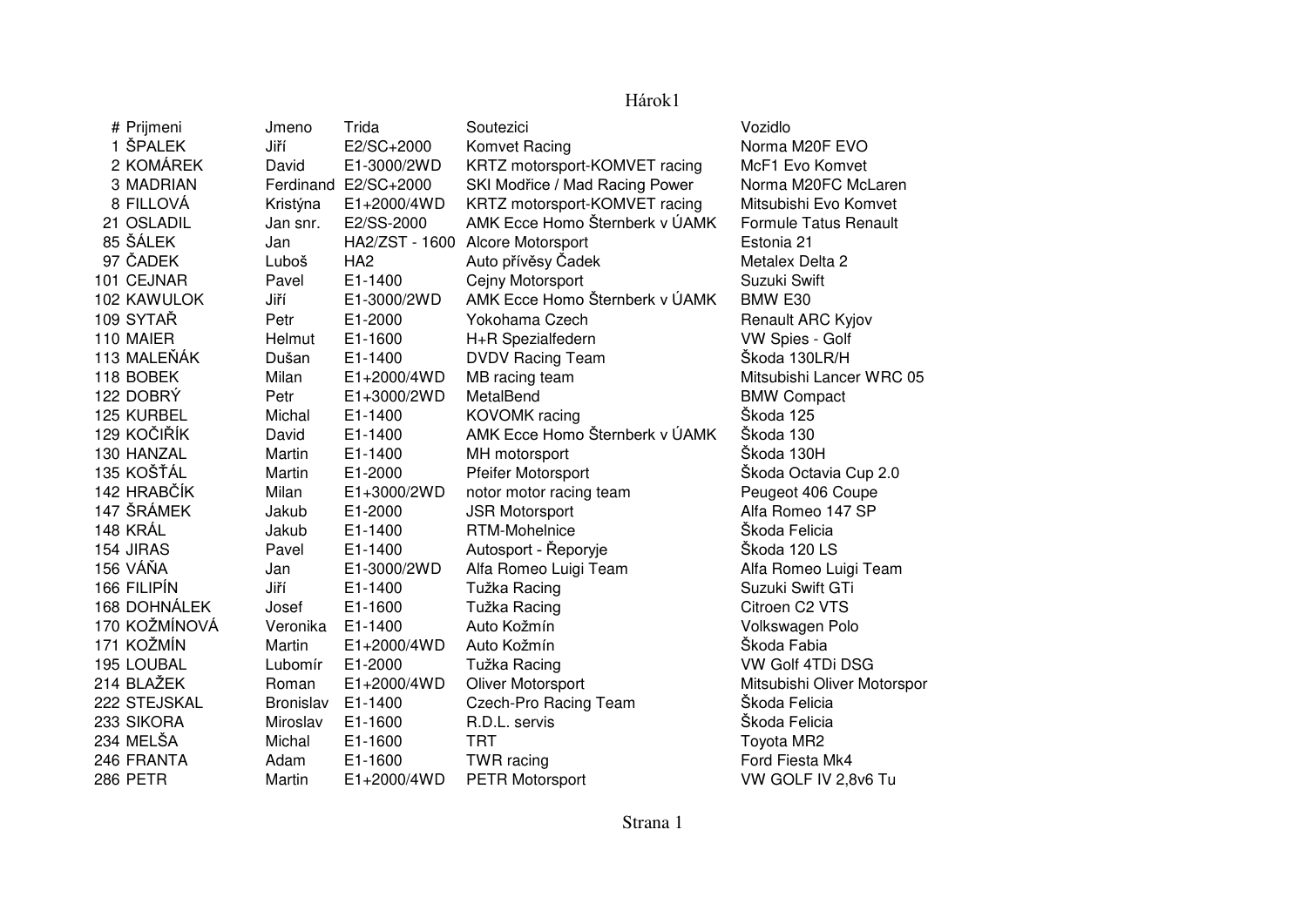| 288 PERNÝ        | Michal    | E1-2000     | Yokohama Czech                 | Renault Clio Sport        |
|------------------|-----------|-------------|--------------------------------|---------------------------|
| 299 FIRTL        | Stanislav | E1-2000     | Yokohama Czech                 | Škoda Octavia TDi         |
| 301 KAŠPAR       | Vilém     | S1-2000     | <b>VPKmotors</b>               | Škoda Fabia RS            |
| 306 LEŠIKAR      | Petr      | S1-1600     | <b>Babi Team</b>               | Honda Civic 1,6           |
| 308 ÁZSÓTH       | Ladislav  | S1-2000     | LRT                            | <b>Ford Focus</b>         |
| 310 HRUBÝ        | Milan     | S1+2000/2WD | Racing555                      | <b>Chevrolet CORVETTE</b> |
| 311 TÜRK         | Petr      | S1+2000/4WD | TR Motorsport CHEMWORK         | Subaru Impreza WRX STI    |
| 313 PECHANEC     | Ondřej    | S1-2000     | PechanecMotorsport             | Alfa Romeo 156            |
| 317 ČEPIČKA      | Darek     | S1+2000/4WD | <b>AVANT Racing</b>            | Mitsubishi Evo X          |
| 320 SCHÜTZ       | Stefan    | S1-2000     | Team Schütz                    | Seat Leon                 |
| 321 KREJČÍ       | Filip     | S1+2000/4WD | <b>HOKRmotors Racing</b>       | Subaru Impreza Type RA    |
| 323 PECHANEC     | Vojtěch   | S1-2000     | PechanecMotorsport             | Peugeot 407               |
| 325 PROUZOVÁ     | Olivie    | S1-1600     | <b>TSU RACING TEAM</b>         | Suzuki Swift              |
| 328 ROLL         | Michal    | S1+2000/4WD | <b>RMLRACING</b>               | Audi S1                   |
| 330 BORKOVEC     | Jiri      | S1+2000/2WD | Náměšť nad Oslavou             | Skoda Octavia RS          |
| 333 VANĚREK      | Roman     | S1-2000     | Cistevozy racing               | Skoda Fabia               |
| 344 GRUNTORÁD    | František | S1+2000/2WD | Náměšť nad Oslavou             | Škoda Octavia RS          |
| 348 SCHWARZMAIER | Dominik   | S1-1600     | Team Schütz                    | <b>VW Polo</b>            |
| 355 BRŮŽA        | Tomáš     | S1-2000     | <b>VPKmotors</b>               | Škoda Fabia RS            |
| 369 KOLEK        | Jan       | S1-1600     | Osaka racing                   | Honda Civic 5g            |
| 377 KOWALSKI     | Adam      | S1-1600     | KOWALSKI motorsport            | Peugeot 106 rallye        |
| 385 KUBÍN        | Adam      | S1+2000/4WD | Adam Kubín                     | Mitsubishi Lancer evo ix  |
| 386 KOLČAVA      | Radek     | S1+2000/2WD | <b>AUTO-KORA</b>               | Volkswagen golf gti       |
| 392 PADRTA       | Lukáš     | S1+2000/4WD | Komvet Racing                  | Mitsubishi Evo IX         |
| 395 KELLER       | Lukáš     | S1+2000/4WD | Evo IX                         | Mitsubishi Evo IX         |
| 399 FILÍPEK      | Martin    | S1-1600     | TeamVega                       | Honda Civic               |
| 403 HAIDN        | Franz     | HA1+2000    | <b>MSC Mühlbach</b>            | <b>BMW E30 325ix</b>      |
| 404 TEYSCHL      | Otakar    | HA1-1400    | OTRacing                       | Mini Mk 3 Walter          |
| 405 ŠVÁB         | Petr      | HA1-2000    | HI motorsport                  | Opel Astra F EVO 2        |
| 411 ŽÁČEK        | Petr      | HA1+2000    | <b>LEGENDY</b>                 | Audi Sport Quattro S1     |
| 422 POLEHLA      | Michal    | HA1-2000    | Osaka racing                   | Honda Ee9 Civic           |
| 432 ŠPLÍCHAL     | David     | HA1-2000    | Garage Flora                   | VW Golf gti               |
| 441 KRÁTKÝ       | Jan       | HA1-2000    | <b>GMS Racing Team</b>         | Fiat Ritmo 130Tc Abar     |
| 451 VLASÁKOVÁ    | Vendula   | HA1-2000    | G <sub>t2</sub>                | <b>Renault Clio</b>       |
| 456 DUDÍK        | Lubomír   | HA1-2000    | <b>VW Brouk servis Olomouc</b> | VW VW Brouk 1302          |

## Hárok1

Strana 2